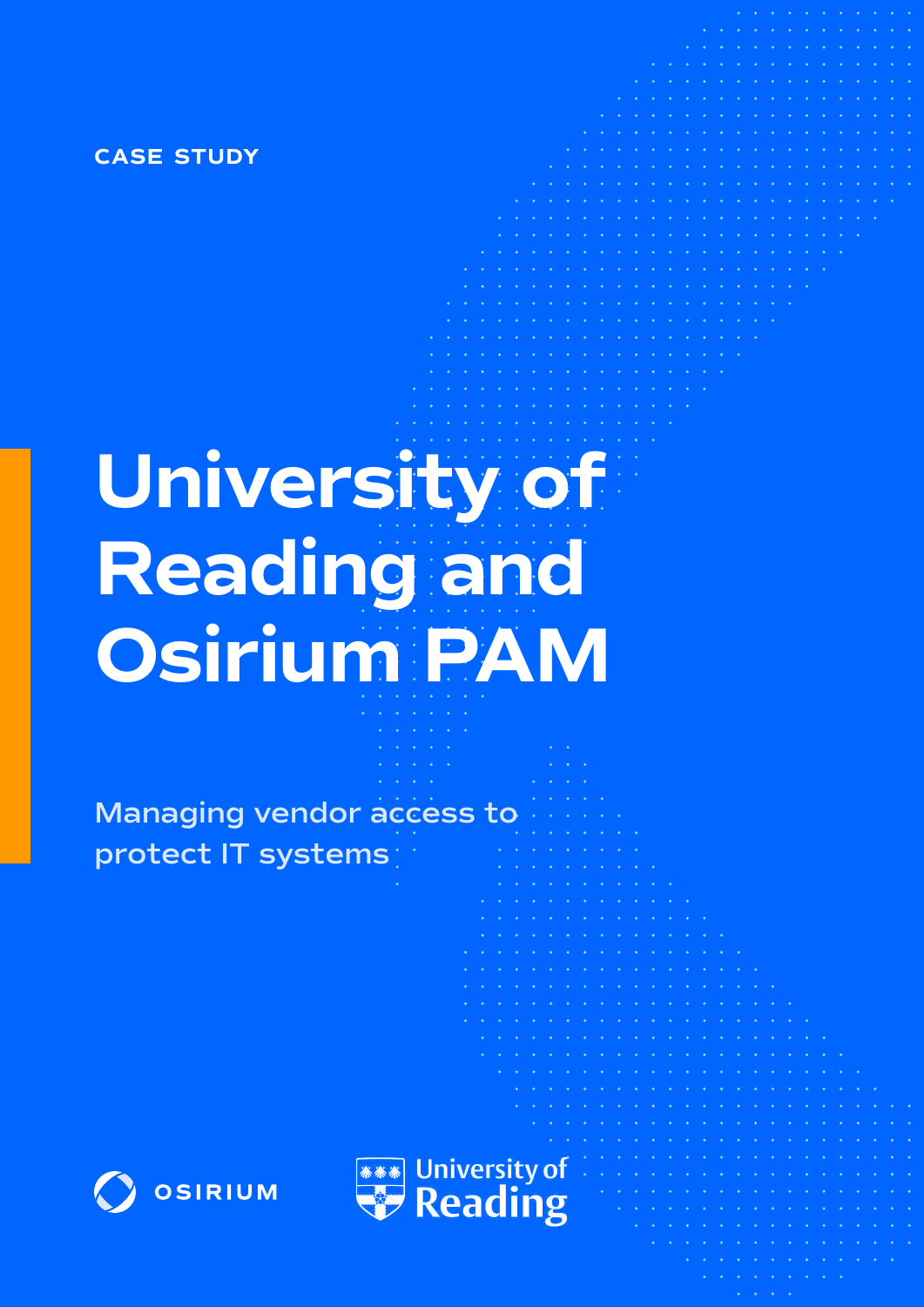# **University of Reading and Osirium PAM case study**

## **The Challenge**

The University of Reading is one of the leading universities in the UK (ranked in the top 30 UK universities in world rankings). With over 18,000 students and 4,500 staff spread over three campus locations, a relatively small team of about 20 is responsible for keeping all student and infrastructure systems running and secure. They manage on-premises data centres, networks, cloud services in Azure, telephony, Microsoft 365 and more.

Many business systems are supported externally by vendors/ partners. The University used to grant access to these suppliers via Virtual Private Network (VPN) connections, but that didn't provide visibility and control over who could access which systems and what they did while connected.

When Kevin Mortimer, Head of Operations, Digital Technology Services Department, joined the University in 2017, he prioritised getting control over vendor access.

# **The Approach Taken**

Mortimer had the experience of privileged access management (PAM) at a previous employer. He set out to find a PAM solution that would be easy to adopt and manage for the University's complex infrastructure.

After reviewing several vendors offerings, he quickly focused on Osirium PAM. "As we were introducing PAM for the first time,



| Company:         | University of Reading   |
|------------------|-------------------------|
| <b>Location:</b> | Reading, UK             |
| Industry:        | <b>Higher Education</b> |
| Solution:        | <b>Osirium PAM</b>      |

#### **challenge**

- Managing supplier and third-party access to IT systems
- Protect critical systems with a limited team
- Provide audits of who had access, where and when

#### **solution**

• Ensure all vendor access is via Osirium PAM and record all sessions

we wanted to ensure it would be straightforward to implement and use as possible. There are bigger brands in the market, but they are considerably more complex and expensive. From a capability and cost point of view, Osirium came top of the contenders." says Mortimer.

Implementation started with a small set of vendors onboarded with PAM and then expanded usage. That's a typical deployment pattern with Osirium PAM and an excellent way to show early benefits without large, all-encompassing projects. Now, almost all vendors can only access systems via PAM.

Administrator accounts on the target systems and devices are protected because the vendor never has direct access and can never discover the administrator credentials. Access can also be granted for specific periods, for example, only during working or non-working hours. Occasionally, access may be set up for a vendor for a short period around a specific project, for instance, during a recent upgrade to the campus CCTV system.

Since adopting Osirium PAM, whenever any issues were found, the University worked closely with the Osirium support team have been able to do everything they wanted to do, and now PAM "just ticks over and we have one less treat actor to focus on."

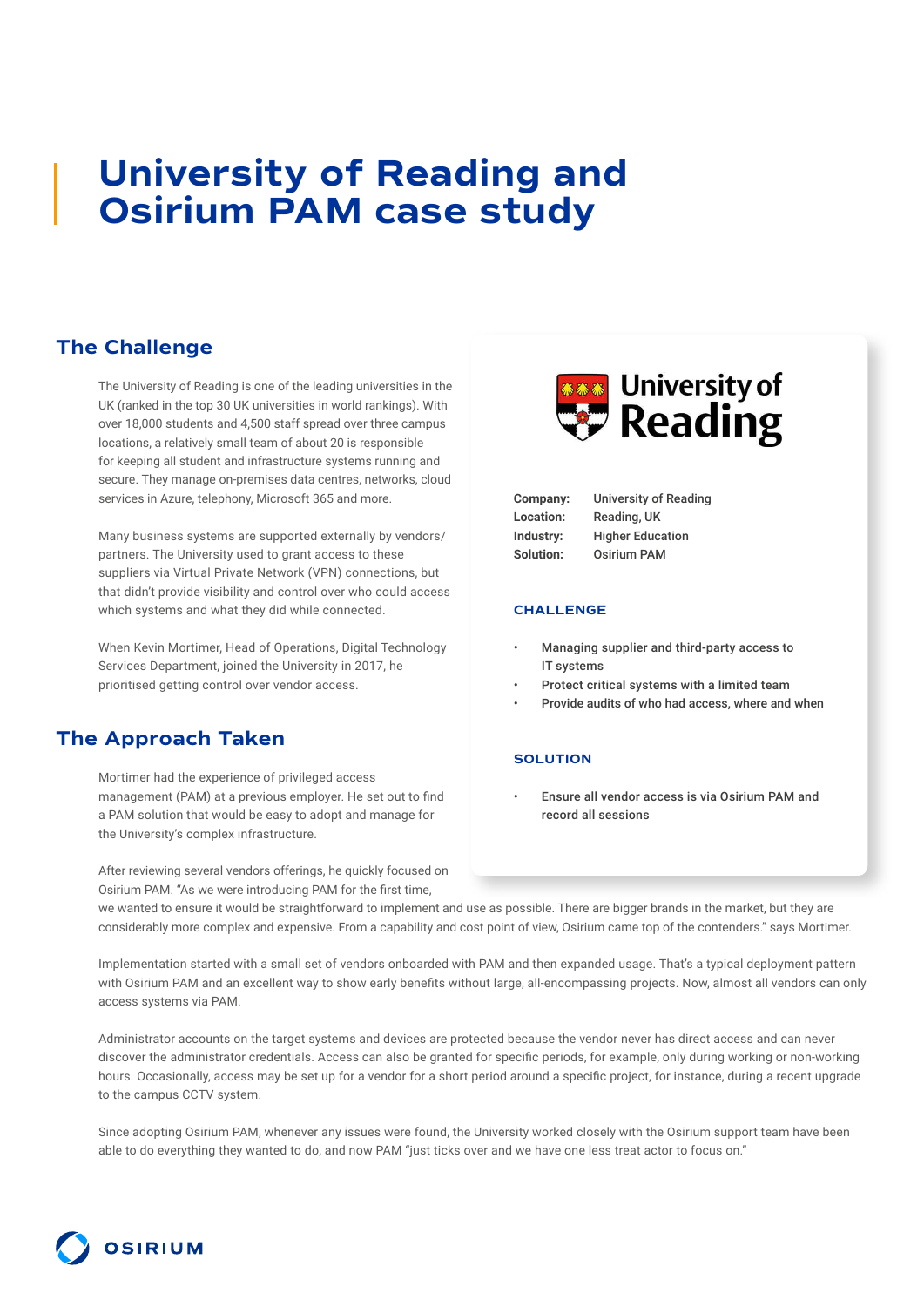

*"As we were introducing PAM for the first time, we wanted to ensure it would be straightforward to implement and use as possible. There are bigger brands in the market, but they are considerably more complex and expensive. From a capability and cost point of view, Osirium came top of the contenders."*

### **Benefits and Next Steps**

Almost all suppliers now use Osirium PAM, and the University has complete visibility into who from the vendor accesses their systems. Using the Osirium PAM MAP server, they can also control which applications are used. As sessions are recorded, the University has a complete record of exactly what the vendor did while connected, if they ever need to investigate an incident. "PAM is like an insurance policy you hope to never need to use in that regard," says Mortimer.

For vendors, there's nothing to install locally, and, if appropriate, they can let multiple staff members share access to the account on the university system.

Looking forward, endpoint management is becoming a priority. Many professional and academic staff want local admin rights to install and run their applications, but that opens a potential entry point for attackers. The University is interested in Osirium Privileged Endpoint Management (PEM), which allows approved applications to run with elevated privileges without local admin rights.